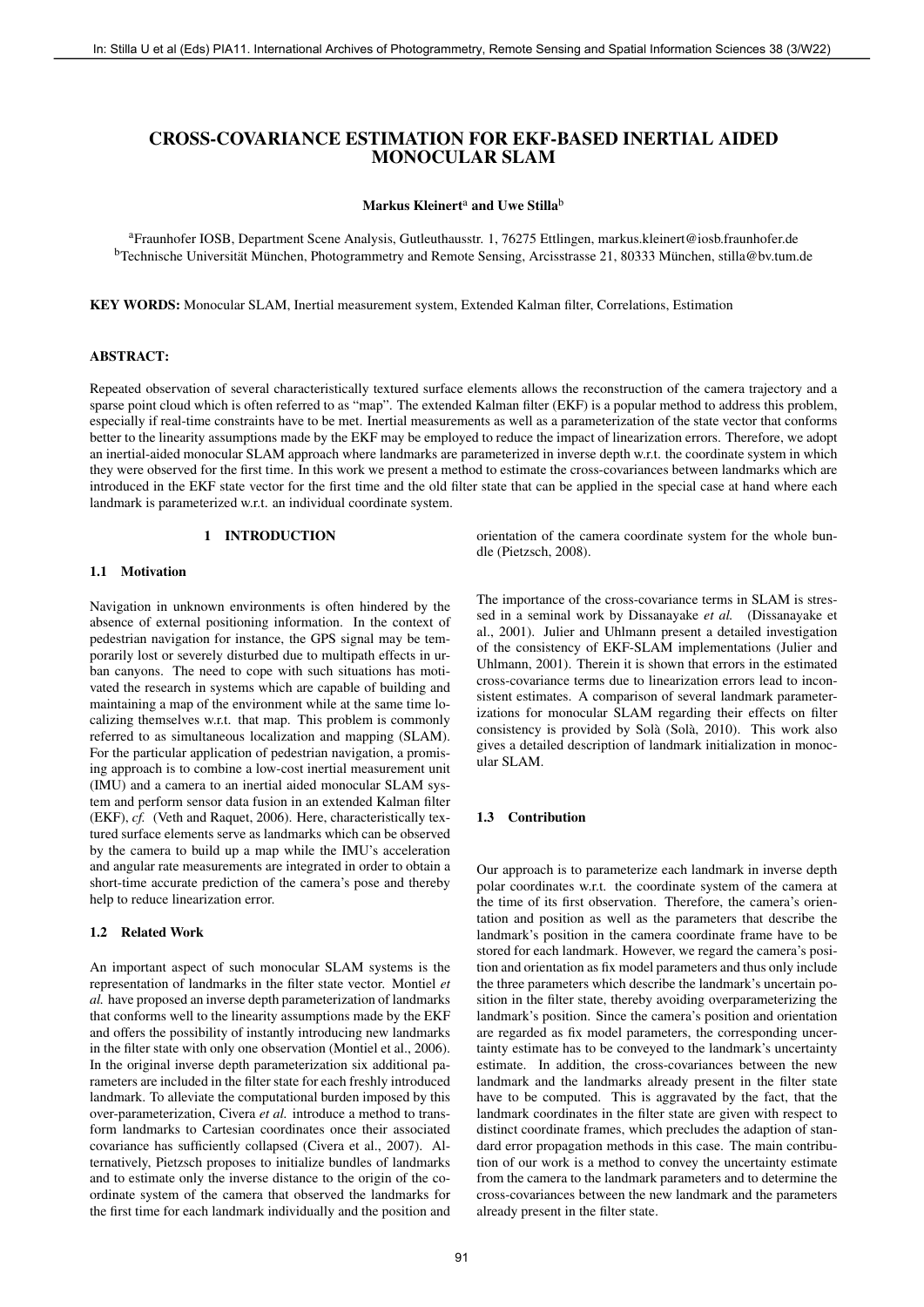#### 2 EKF-SLAM FORMULATION

This section describes the EKF-SLAM approach employed in this work with an emphasis on the parameterization of landmarks.

### 2.1 Coordinate systems

The following coordinate systems are of particular interest for the derivation of the cross-covariances in sec. 2.5.2. An overview is also given in fig. 1.

- **The body or IMU-coordinate system**  $\{b\}$  that is aligned to the IMU's axes and therefore describes position and orientation of the whole sensor system. Its position and orientation are included in the filter state.
- **The camera coordinate system**  $\{c\}$ . The camera's position and orientation are not part of the filter state. They can be calculated from the IMU's position and orientation by means of the camera-IMU transformation that only depends on the mechanical setup and is assumed to be fix and known in this work.
- **The navigation frame**  $\{n\}$ . This is the reference frame whose x- and y- axis point north- and eastwards while its z-axis points in the direction of local gravity. We assume that the distance to the local reference frame is small compared to the curvature of the earth and therefore the direction of gravity can be considered constant during operation of the system. In this case the position of the navigation frame can be chosen arbitrarily.



Figure 1: Overview of the coordinate systems used in this work

#### 2.2 State parameterization

The goal is to determine the position and orientation of the body frame w.r.t. the navigation frame and a sparse map of point landmarks. Hence, the EKF state vector comprises parameters which describe the IMU's motion and biases as well as the coordinates of observed landmarks:

$$
\mathbf{s}_t = \left[ \underbrace{\mathbf{p}_b^{\mathrm{T}} \mathbf{v}_b^{\mathrm{T}} \mathbf{b}_a^{\mathrm{T}} \mathbf{q}_b^{\mathrm{T}} \mathbf{b}_g^{\mathrm{T}} \mathbf{V}_1^{\mathrm{T}} \dots \mathbf{Y}_N^{\mathrm{T}}}{\mathbf{s}'} \right]^{\mathrm{T}} \qquad (1)
$$

Where  ${}^n\mathbf{p}_b$  and  ${}^n\mathbf{v}_b$  are the IMU's position and velocity w.r.t. the navigation frame, the unit quaternion  $\mathbf{q}_b^n$  represents the orientation and  $\mathbf{b}_a$ ,  $\mathbf{b}_g$  are the sensor biases, which systematically disturb acceleration and angular rate measurements. For convenience, the landmark coordinates  $Y_i$  are subsumed in the map vector  $m$ . Similarly, the part of the state vector that describes the motion of the IMU is denoted by  $s'$ . In the following, estimated values are denoted with by a hat  $(\hat{\cdot})$  and a tilde  $(\hat{\cdot})$  is used to indicate the error, *i.e.* the deviation between a true value  $(\cdot)$  and its estimate:  $(\tilde{\cdot}) = (\cdot) - (\hat{\cdot}).$ 

2.2.1 Error state formulation. Since the EKF relies on a truncation of the Taylor series expansion of the measurement equation as well as the time update step after the first derivative, it can be regarded as an estimator for the state error  $\tilde{s}$ . This is the basis for the error state formulation of the EKF which is commonly used for GPS-INS integration, *cf.* (Farrell and Barth, 1999, pp. 199-222). Therefore, the covariance matrix associated with the filter state describes the distribution of  $\tilde{s}$  under the assumption that the errors follow a normal distribution. It is given by

$$
P = \begin{bmatrix} P_{\tilde{\mathbf{s}}', \tilde{\mathbf{s}}'} & P_{\tilde{\mathbf{s}}', \tilde{\mathbf{m}}} \\ P_{\tilde{\mathbf{m}}, \tilde{\mathbf{s}}'} & P_{\tilde{\mathbf{m}}, \tilde{\mathbf{m}}} \end{bmatrix} .
$$
 (2)

The error of the estimated orientation can be written in terms of the incremental orientation that aligns the estimated coordinate system with the unknown true coordinate system:

$$
\mathbf{q}_{b}^{n} = \mathbf{q}(\Psi) * \hat{\mathbf{q}}_{b}^{n} , \mathbf{q}(\Psi) \approx \begin{bmatrix} 1 & \Psi^{T} \\ \frac{\Psi}{2} & 1 \end{bmatrix}^{T} (3)
$$

Where ∗ denotes quaternion multiplication.

2.2.2 Landmark parameterization. The coordinate vector of the *i*-th landmark in the filter state  $Y_i$  describes the position of the landmark in inverse depth polar coordinates w.r.t. the coordinate frame  ${c_k}$  of the camera at the time when the landmark was observed for the first time as illustrated in fig. 2.



Figure 2: Landmark parameterization in inverse depth polar coordinates. *X* is the Cartesian coordinate vector associated with the inverse depth parameterization  $Y = [\alpha \beta \rho]$ , with elevation angle  $\alpha$ , azimuth  $\beta$  and inverse depth  $\rho = 1/d$ , all w.r.t. the anchor system  ${c_k}$ .

Using the camera coordinate frame  ${c_k}$  as an anchor for the landmark therefore avoids over-parameterization in the filter state and should thus increase computational efficiency and stability during Kalman filter updates. In order to determine the position of a landmark in the reference coordinate system, the transformation from the anchor coordinate system to the reference frame is needed:

$$
{}^{n}\mathbf{X} = C_{c_{k}}^{n} \cdot \frac{1}{\rho} \underbrace{\begin{bmatrix} \cos(\alpha)\sin(\beta) \\ \sin(\alpha) \\ \cos(\alpha)\cos(\beta) \end{bmatrix}}_{\overline{\mathbf{Y}}(\mathbf{Y})} + {}^{n}\mathbf{p}_{c_{k}} \qquad (4)
$$

In the above equation, the direction cosine matrix  $C_{c_k}^n$  describes the orientation of of the anchor system and  $^{n}$ **p**<sub>*c<sub>k</sub>*</sub> is its position.  $\overline{Y}$ is a unit vector that points in the direction of the projection ray.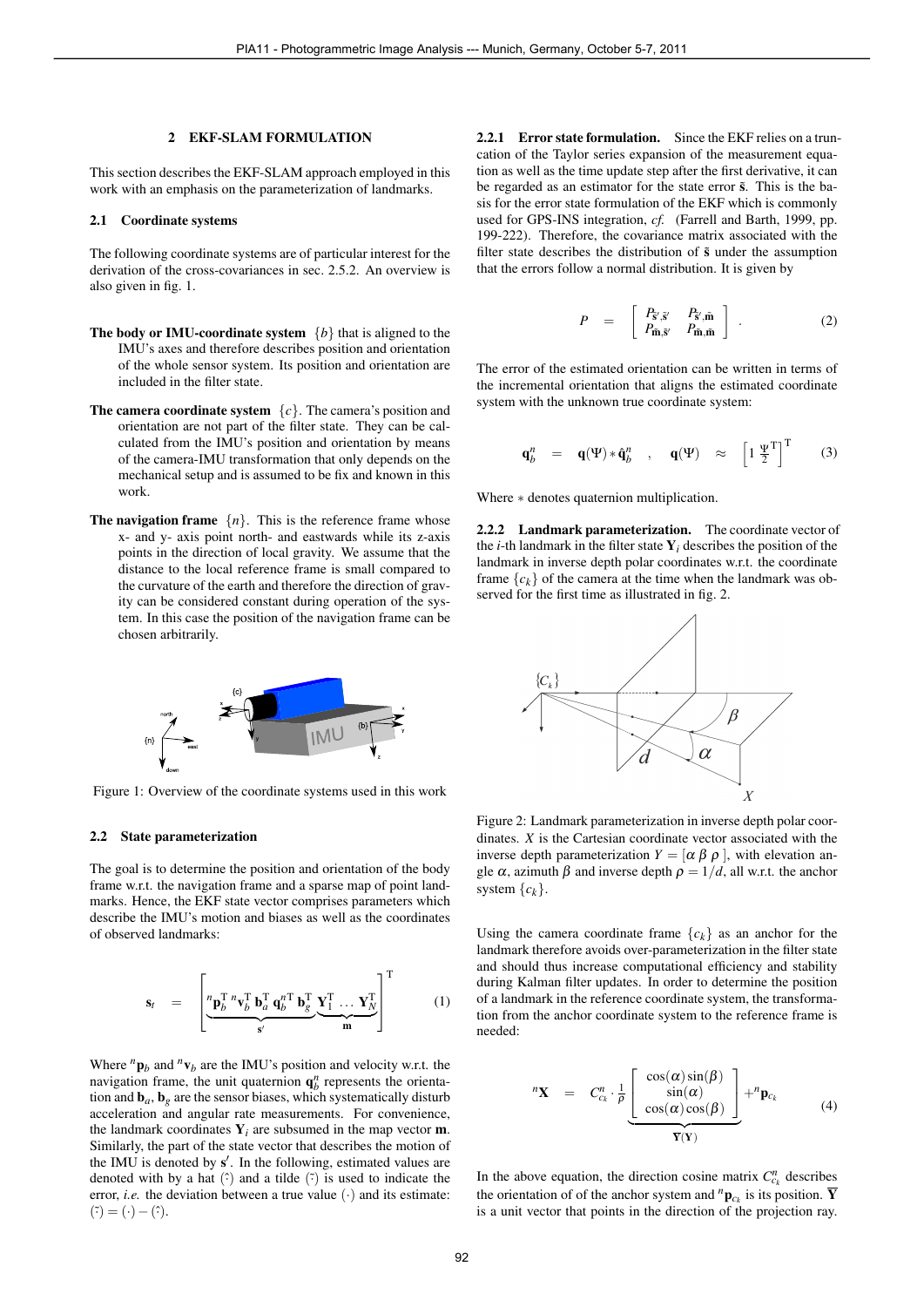For every landmark  $C_{c_k}^n$  and  ${}^n\mathbf{p}_{c_k}$  are therefore stored in a separate data structure because they are not part of the filter state although they vary for different landmarks.

# 2.3 Time update

2.3.1 Integration of inertial measurements. During the time update, the estimated state is propagated by integrating the inertial measurements. To integrate angular rate measurements  $\omega$ , a quaternion that describes the incremental rotation in the body frame is formed from the angular rate measurements and subsequently used to update the orientation estimate:

$$
\begin{array}{rcl}\n\hat{\omega} & = & \omega - \hat{\mathbf{b}}_g \\
\hat{\mathbf{q}}_{b,t+\tau}^n & = & \hat{\mathbf{q}}_{b,t}^n * \mathbf{q}(\hat{\omega})\n\end{array} \tag{5}
$$

Where  $\tau$  is the time interval between two consecutive inertial measurements. Acceleration measurements have to be transformed to the reference coordinate system before the gravitational acceleration can be subtracted. Then, the resulting estimate of acceleration is used to integrate velocity and position:

$$
\begin{array}{rcl}\n^{n}\hat{\mathbf{a}}_{b,t} & = & C(\hat{\mathbf{q}}_{b,t}^{n}) \cdot ({}^{b}\tilde{\mathbf{a}}_{b,t} - \hat{\mathbf{b}}_{a,t}) + {}^{n}\mathbf{g} \\
^{n}\hat{\mathbf{p}}_{b,t+\tau} & = & {}^{n}\hat{\mathbf{p}}_{b,t} + {}^{n}\hat{\mathbf{v}}_{b,t} \cdot \tau + \frac{1}{2} {}^{n}\hat{\mathbf{a}}_{b,t} \cdot \tau^{2} \\
^{n}\hat{\mathbf{v}}_{b,t+\tau} & = & {}^{n}\hat{\mathbf{v}}_{b,t} + {}^{n}\hat{\mathbf{a}}_{b,t} \cdot \tau\n\end{array} \tag{6}
$$

2.3.2 Covariance propagation. The physical model described by equations 5-6 corresponds to the first order differential equation that describes the propagation of the estimation error  $\tilde{s}'$ for the time dependent part of the state vector:

$$
\dot{\tilde{\mathbf{s}}}' = F' \cdot \tilde{\mathbf{s}}' + G' \cdot \mathbf{n} \tag{7}
$$

Here,  $F'$  is determined by the physical model and **n** summarizes the white noise terms. From  $F'$  the discrete time transition matrix  $\Phi'$  is computed and used thereafter to calculate the propagated error state covariance matrix  $P_{t+\tau}$  as stated below:

$$
\Phi' = \exp(F' \cdot \tau) \approx I_{15 \times 15} + F' \cdot \tau \tag{8}
$$

$$
P'_{t+\tau} = \Phi' \cdot P_{\tilde{s}'_t, \tilde{s}'_t} \cdot \Phi'^T + \Phi' \cdot G' \cdot Q \cdot G'^T \cdot \Phi'^T \cdot \tau \tag{9}
$$

$$
P_{t+\tau} = \left[ \begin{array}{cc} P'_{t+\tau} & \Phi' \cdot P_{\tilde{s}'_t, \tilde{\mathbf{m}}_t} \\ P_{\tilde{\mathbf{m}}_t, \tilde{s}'_t} \cdot \Phi'^{\mathrm{T}} & P_{\tilde{\mathbf{m}}_t, \tilde{\mathbf{m}}_t} \end{array} \right] \tag{10}
$$

In the expression above, *Q* is the power spectral density matrix which characterizes the noise vector n.

### 2.4 Measurement update

New images are continuously triggered by the IMU as it moves along its trajectory. Therein the image coordinates of point features are extracted and tracked. The coordinates of all features extracted in one image are stacked together to form the measurement vector that is subsequently used to update the state vector.

2.4.1 Landmark observation model. The observation model describes the relationship between the observed image coordinates and the state vector entries. For this purpose, the estimate of each observed landmark in inverse depth polar coordinates w.r.t. its anchor system is first transformed to Cartesian coordinates w.r.t. the navigation frame as shown in eq. 4. Subsequently,

the coordinates are transformed to the current camera coordinate system and projected on the image plane:

$$
\mathbf{z} = \mathbf{h}(\mathbf{s}) + \mathbf{v}
$$
  
=  $\pi (C_n^c \cdot (\frac{1}{\rho} \cdot C_{c_k}^n \cdot \overline{\mathbf{Y}}(\alpha, \beta) + {}^n \mathbf{p}_{c_k} - {}^n \mathbf{p}_c)) + \mathbf{v}$   
=  $\pi (\underbrace{C_n^c \cdot (C_{c_k}^n \cdot \overline{\mathbf{Y}}(\alpha, \beta) + \rho \cdot ({}^n \mathbf{p}_{c_k} - {}^n \mathbf{p}_b)) + \rho \cdot {}^c \mathbf{p}_b}_{\in \mathbf{X}}$   
+ $\mathbf{v}$  (11)

Where  $z$  are the measured image coordinates,  $v$  is the zero mean measurement noise, and  $\pi(\cdot)$  is the projection function. Eq. 11 describes the projection of one landmark. The Jacobian of  $h(s)$ w.r.t. the entries of the state vector for landmark no. *i* is:

$$
H_i = J_{\pi} \left[ J_{\mathbf{p}} \, 0_{3 \times 6} \, J_{\Psi} \, 0_{3 \times 3} \, 0_{3 \times 3 \cdot (i-1)} \, J_{\mathbf{Y}} \, 0_{3 \times 3 \cdot (N-i)} \right] \, . \tag{12}
$$

With the derivatives  $J_{\Psi}$ ,  $J_{\mathbf{p}}$ , and  $J_{\mathbf{Y}}$  of <sup>c</sup>X w.r.t. the orientation  $\mathbf{q}^n_b$ , the position  ${}^n\mathbf{p}_b$ , and the landmark **Y**. Similarly to the measurement vector, the Jacobian *H* for the whole set of measurements is obtained by stacking the measurement Jacobians for individual landmarks.

Given the measurement model derived in this section and the prediction from sec. 2.3, an EKF update step can be performed as described in (Bar-Shalom et al., 2001, pp. 200-217).

#### 2.5 Introduction of new landmarks

Landmarks are deleted from the filter state if they could not be observed in a predefined number of consecutive images. Whenever the number of landmarks in the state drops below a predetermined threshold, new landmarks have to be introduced. Since the standard formulation of the Kalman filter does not allow for a variable state size, the new filter state entries have to be estimated based on previous observations. The inverse depth polar coordinates for each new feature can be calculated based on the image coordinates of its last observation and the camera calibration by means of trigonometric functions: First the trained of the continue of the continue of the continue of the continue of the continue of the continue of the continue of the continue of the continue of the continue of the continue of the continue of the cont

$$
\mathbf{Y}_{new} = f(p_x, p_y, k, \rho_{init}) \tag{13}
$$

Where  $p_x$ ,  $p_y$  are the measured image coordinates, *k* contains the intrinsic camera calibration parameters,  $\rho_{init}$  is an arbitrarily chosen inverse depth measurement and  $f(\cdot)$  is the back projection function, which projects to a point on the projection ray through the observed image coordinates. In the following,  $J_f$  denotes the Jacobian of *f* w.r.t.  $p_x$ ,  $p_y$ , and  $\rho_{init}$ .

A new landmark is introduced in the Kalman filter state by augmenting the state vector with the initial estimate of the landmark's position Y*new*:

$$
\mathbf{s}_{new} = \left[ \mathbf{s}^T \mathbf{m}^T \mathbf{Y}_{new}^T \right]^T \tag{14}
$$

In addition the covariance matrix has to be augmented with the new cross-covariance terms and the covariance of the new landmark: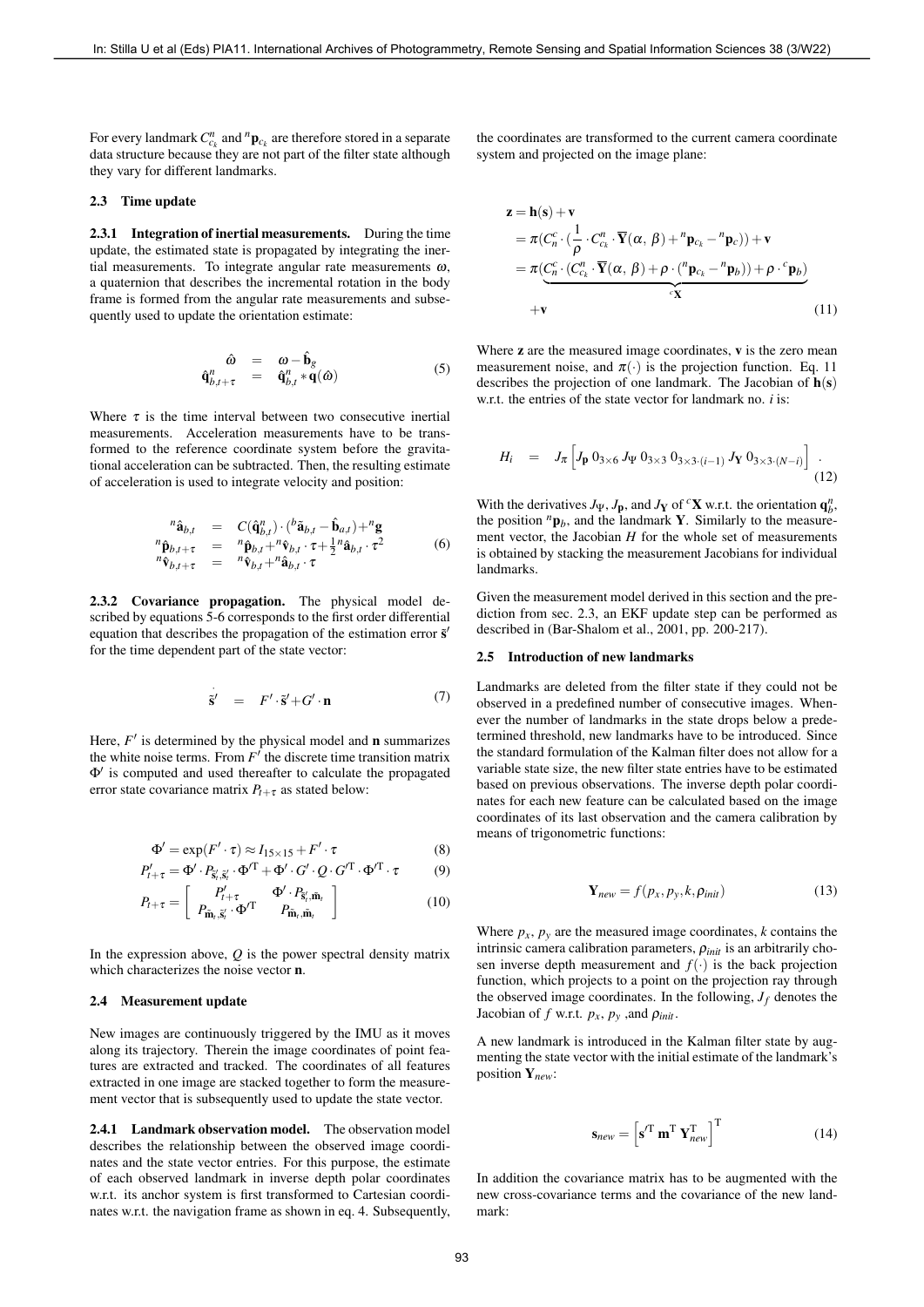$$
P_{new} = \begin{bmatrix} P_{\tilde{\mathbf{s}}',\tilde{\mathbf{s}}'} & P_{\tilde{\mathbf{s}}',\tilde{\mathbf{m}}} & P_{\tilde{\mathbf{s}}',\tilde{\mathbf{Y}}_{new}} \\ P_{\tilde{\mathbf{m}},\tilde{\mathbf{s}}'} & P_{\tilde{\mathbf{m}},\tilde{\mathbf{m}}} & P_{\tilde{\mathbf{m}},\tilde{\mathbf{Y}}_{new}} \\ P_{\tilde{\mathbf{Y}}_{new},\tilde{\mathbf{s}}'} & P_{\tilde{\mathbf{Y}}_{new},\tilde{\mathbf{m}}} & P_{\tilde{\mathbf{Y}}_{new},\tilde{\mathbf{Y}}_{new}} \end{bmatrix}
$$
 (15)

2.5.1 Conventional approach. A commonly used method to calculate the initial landmark estimate and the associated covariance entries is to define an inverse observation function

$$
\mathbf{Y}_{new} = \mathbf{g}(\mathbf{s}', \mathbf{z}, \rho) \tag{16}
$$

that depends on one or more measurements z, the sensor system's position and orientation in s' as well as on predefined parameters like  $\rho$ . Let  $J_{s'}$ ,  $J_z$ , and  $J_{\rho}$  be the derivatives of  $\mathbf{g}(\cdot)$  w.r.t.  $\mathbf{s}'$ ,  $\mathbf{z}$ , and  $\rho$ . The sought-after covariance entries can then be approximated as follows (Sola, 2010): `

$$
P_{\tilde{\mathbf{Y}}_{new}, \tilde{\mathbf{s}}'} = J_{s'} P_{\tilde{\mathbf{s}}', \tilde{\mathbf{s}}'} \tag{17}
$$

$$
P_{\tilde{\mathbf{Y}}_{new}, \tilde{\mathbf{m}}} = J_{s'} P_{\tilde{\mathbf{S}}', \tilde{\mathbf{m}}'} \tag{18}
$$

$$
P_{\tilde{\mathbf{Y}}_{new}, \tilde{\mathbf{Y}}_{new}} = J_{s'} P_{\tilde{\mathbf{S}}', \tilde{\mathbf{S}}'} J_{s'}^{\mathrm{T}} + J_{z} R J_{z}^{\mathrm{T}} + J_{\rho} \sigma_{\rho}^{2} J_{\rho}^{\mathrm{T}}
$$
(19)

Where  $\sigma_{\rho}^2$  is the variance of the initial inverse depth estimate and *R* is the measurement noise covariance matrix.

2.5.2 Proposed method. The scheme presented in the previous section is not directly applicable to landmark parameterizations as described in sec. 2.2.2. In this case function  $f(\cdot)$  from eq. 13 takes the role of  $g(\cdot)$  in the above equations. The problem is, that  $f(\cdot)$  does not depend on the system's position and orientation. Thus, the Jacobian  $J_{s'}$  and with it the cross-covariances  $P_{\tilde{Y}_{new}, \tilde{S}}$ ,  $P_{\tilde{Y}_{new}, \tilde{m}}$  become zero. As a result, the uncertainty of the position and orientation estimate of the sensor system will be neglected when eq. 17- 19 are applied.



Figure 3: Position of a feature expressed in the true camera coordinate system  $c_k$  and the estimated camera coordinate system  $\hat{c}_k$ .

Fig. 3 depicts the situation when a landmark's position estimate in Cartesian coordinates w.r.t. the reference frame  ${n}$  is computed based on an erroneous estimate  $\{\hat{c}_k\}$  of the camera's position and orientation. The blue arrows indicate the landmark position estimates in the true camera coordinate system  ${c_k}$  and in

the estimated camera coordinate system  $\{\hat{c}_k\}$  that are consistent with the observed feature locations. Note, that the vectors  $\hat{\mathbf{X}}$ , X expressed in camera coordinates are identical in case of a perfect measurement. The red arrow marks the correct landmark estimate in the erroneously estimated camera coordinate system  ${c_k}$ . The key idea behind our approach is to express the landmark position error  $\tilde{\mathbf{X}} = \mathbf{X} - \hat{\mathbf{X}}$  (the dashed arrow) in the estimated camera coordinate frame in terms of the unknown transformation between the true and the estimated camera coordinate systems and to use this transformation to propagate the error from the camera coordinate system estimate to the landmark position estimate and to calculate the cross-covariance entries. PIA11 - Procegarammetric Image Analysis ---- Munch, Germany, October 5-7, 2011<br>
The estimated connect contribute systems of the connect contribute system of the connect contribute system of the connect contribute system i

In the ensuing derivation, the orientation error model described in sec. 2.2.1 will be used. The transformation between the true coordinate system  ${c_k}$  and the estimated coordinate system  ${\hat{c_k}}$ can be written in terms of a rotation matrix  $C_{c_k}^{\hat{c}_k}$  and the position  $\hat{c}_k$ **p**<sub>*c<sub>k</sub>*</sub>. The rotation matrix  $C_{c_k}^{\hat{c}_k}$  depends on the Rodrigues vector that is defined in eq. 3:

$$
C_{c_k}^{\hat{c}_k} = C(\Psi_{c_k}^{\hat{c}_k}) \approx (I - \left[\Psi_{c_k}^{\hat{c}_k}\right]_{\times})
$$
\n(20)

$$
\hat{c}_k^c = \hat{C}_n^c \cdot \Psi \tag{21}
$$

Where  $\hat{C}_n^{c_k} = C_n^{\hat{c}_k} = C_{\hat{n}}^{c_k}$  is the rotation matrix calculated from the estimated orientation of the sensor system and the IMU-camera calibration and  $\Psi_{c_k}^{\hat{c}_k}$  is the orientation error expressed in the estimated camera coordinate system. With this an expression for the landmark error in Cartesian coordinates can be derived where the index *k*, which is used to mark the anchor coordinate system for a landmark, is omitted for brevity:

Ψ

$$
\hat{c}\tilde{\mathbf{X}} = \hat{c}\mathbf{X} - \hat{c}\hat{\mathbf{X}}\n= C_c^{\hat{c}} \cdot c\mathbf{X} + \hat{c}_{\mathbf{p}_c} - \hat{c}\hat{\mathbf{X}}\n= C_c^{\hat{c}} \cdot c\mathbf{X} + C_n^{\hat{c}} \cdot (\begin{matrix} n_{\mathbf{p}_b} - n_{\mathbf{p}_b} \end{matrix}) + c_{\mathbf{p}_b} - C_c^{\hat{c}} \cdot c_{\mathbf{p}_b} - \hat{c}\hat{\mathbf{X}}\n= C_c^{\hat{c}} \cdot (c\mathbf{X} - c_{\mathbf{p}_b}) - \hat{c}\hat{\mathbf{X}} + c_{\mathbf{p}_b} + C_n^{\hat{c}} \cdot (\begin{matrix} n_{\mathbf{p}_b} - n_{\mathbf{p}_b} \end{matrix})\n\approx C_c^{\hat{c}} \cdot (\hat{c}\hat{\mathbf{X}} - c_{\mathbf{p}_b}) - \hat{c}\hat{\mathbf{X}} + c_{\mathbf{p}_b} + C_n^{\hat{c}} \cdot (\begin{matrix} n_{\mathbf{p}_b} - n_{\mathbf{p}_b} \end{matrix}) \tag{22}
$$

In eq. 22 the approximation  ${}^c\mathbf{X} \approx {}^c\hat{\mathbf{X}}$  is used, thereby assuming that the main error is caused by the erroneous estimate of the coordinate system, *cf.* fig. 3. Using the small angle approximation from eq. 20,  $\partial \tilde{\mathbf{X}}$  can be written as a linear function of the errors of the estimated state:

$$
\hat{c}\tilde{\mathbf{X}} = (I + \left[\Psi_{c_k}^{\hat{c}_k}\right]_{\times}) \cdot (\hat{c}\hat{\mathbf{X}} - c_{\mathbf{p}_b}) - \hat{c}\hat{\mathbf{X}} + c_{\mathbf{p}_b} + C_n^{\hat{c}} \cdot (\begin{matrix} n_{\mathbf{p}_b} - n_{\mathbf{p}_b} \end{matrix})
$$

$$
= \left[c_{\mathbf{p}_b} - \hat{c}\hat{\mathbf{X}}\right]_{\times} \cdot C_n^{\hat{c}} \cdot \Psi + C_n^{\hat{c}} \cdot n_{\mathbf{p}_b}
$$
(23)

This is the sought relationship between the errors of the current orientation and position estimates for the sensor system and the error of the newly introduced landmark in Cartesian coordinates w.r.t. the current camera coordinate system. It only depends on entities, which are either estimated or known a-priori, like the the position of the camera in the body coordinate system. The partial derivatives of the landmark coordinates w.r.t. the IMU's position and orientation follow directly from eq. 23: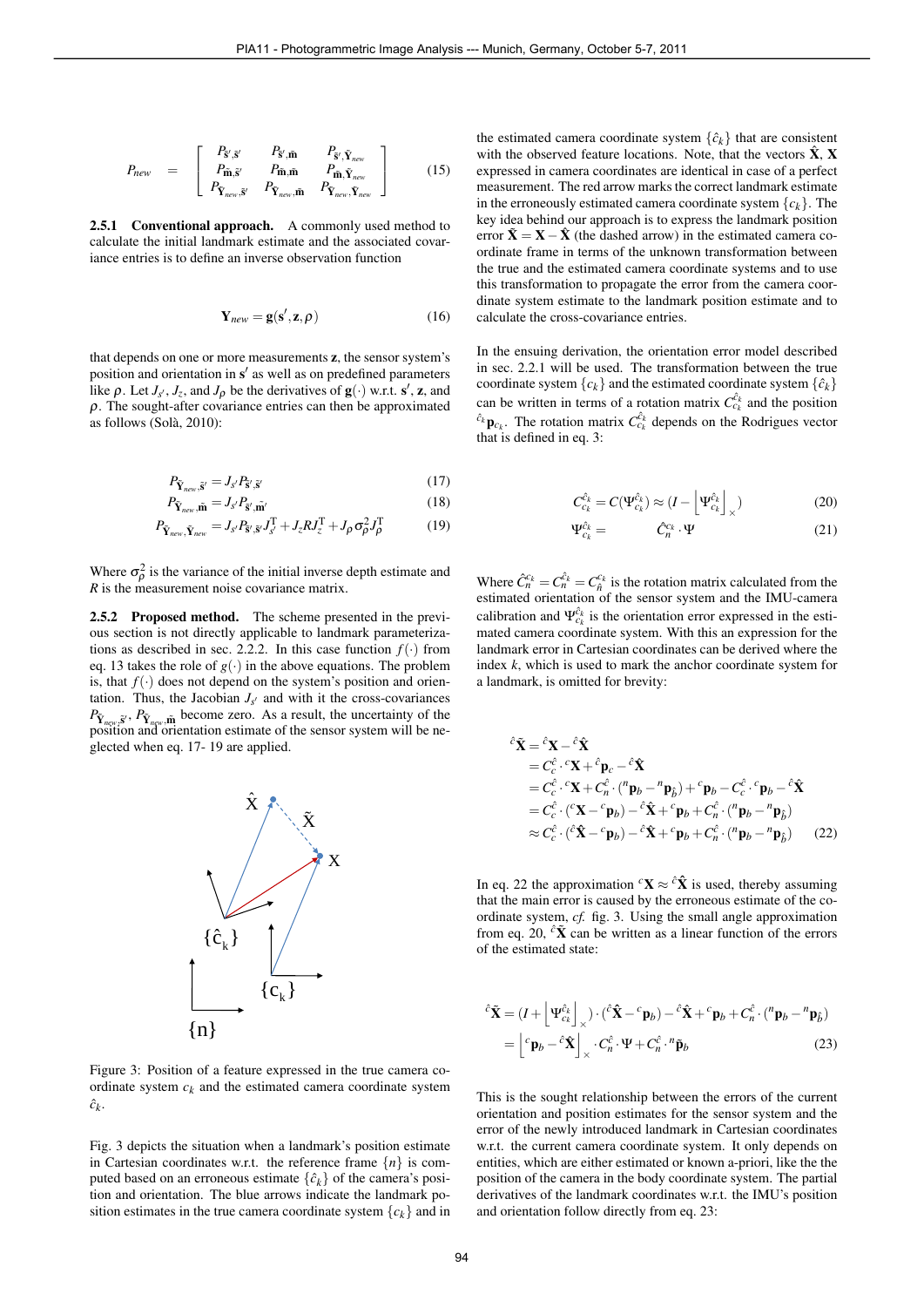$$
\frac{\partial^c \kappa \mathbf{X}}{\partial \Psi} = \left[ {}^c \mathbf{p}_b - {}^{\hat{c}} \hat{\mathbf{X}} \right]_{\times} \cdot C_n^{\hat{c}} \tag{24}
$$

$$
\frac{\partial^{c_k} \mathbf{X}}{\partial^n \mathbf{p}_b} = \hat{C}_n^{\hat{c}} \tag{25}
$$

Given the partial derivatives 24-25, a new landmark can be introduced to the filter state by following the subsequent steps:

- 1. Calculate the inverse depth polar coordinates Y and the Cartesian coordinates  $c_k$ **X** for the new landmark given the observation and an arbitrarily chosen inverse depth estimate  $\rho$ .
- 2. Calculate the partial derivative  $\partial \mathbf{Y}/\partial^{c_k} \mathbf{X}$ , which describes how the inverse depth polar coordinates vary with  $c_k \mathbf{X}$ .
- 3. Determine  $J_{s'}$ :

$$
J_{s'} = \frac{\partial \mathbf{Y}}{\partial^{c_k} \mathbf{X}} \cdot \left[ \frac{\partial^{c_k} \mathbf{X}}{\partial^{n} \mathbf{p}_{b}} \, 0_{3 \times 6} \, \frac{\partial^{c_k} \mathbf{X}}{\partial \Psi} \, 0_{3 \times 3} \right] \tag{26}
$$

4. Use eqs. 17-19 to calculate the missing covariance matrix entries and augment the filter state according to eqs. 14 and 15.

# 3 RESULTS AND DISCUSSION

#### 3.1 Experimental setup

The cross covariance estimation algorithm derived in sec. 2.5.2 was compared against a naive landmark introduction method that simply discards the cross-correlations in a number of simulation runs. For the simulation a reference trajectory was defined by two  $C<sup>2</sup>$  splines. One spline determines the viewing direction while the other spline describes the position of the IMU. The second derivative of this spline provides acceleration measurements whereas angular rate measurements are derived from the differential rotation between two sampling points. In addition, image measurements were generated by projecting landmark positions onto the image plane.

Artificial white Gaussian noise was added to all measurements. Its variance was chosen to resemble the characteristics of a good tactical grade IMU with  $0.47^\circ / \sqrt{h}$  angular random walk and  $0.0375m/(s\sqrt{h})$  velocity random walk parameters. The artificial noise added to the image coordinates had a standard deviation of 0.1 Pixel. Though the IMU measurement biases are modeled as random walk processes, their values stayed fix for the duration of the simulation. However, the biases were also estimated during the simulation runs, *i.e.* their initial covariance and their process noise power spectral density were initialized with realistic values. The state was initialized with the true values from the reference trajectory after a standstill period of 3.2 seconds. Deviating from the physical model described in sec. 2.3.2 a small amount of pseudo-noise was added to the diagonal elements of the covariance matrix for the landmark position estimates. Finding that the stilla unit of the stilla U et al. (2)  $\frac{d^2N}{dx^2} = \frac{N}{4} \sum_{n=1}^{\infty} \frac{N}{n} = \frac{N}{4} \sum_{n=1}^{\infty} \frac{N}{n} = \frac{N}{4} \sum_{n=1}^{\infty} \frac{N}{n} = \frac{N}{4} \sum_{n=1}^{\infty} \frac{N}{n} = \frac{N}{4} \sum_{n=1}^{\infty} \frac{N}{n} = \frac{N}{4} \sum_{n=1}$ 

The simulation provides ground truth for the position and orientation of the IMU but not for the estimated uncertainty (the covariance matrix). Therefore, the normalized estimation error squared (NEES) is used as a measure of filter consistency for the comparison of the two methods, *cf.* (Bar-Shalom et al., 2001, p. 165):

$$
NEES^{n}\tilde{\mathbf{p}}_{b} = {}^{n}\tilde{\mathbf{p}}_{b}^{\mathrm{T}} P_{\tilde{\mathbf{p}}, \tilde{\mathbf{p}}}^{-1} \tilde{\mathbf{p}}_{b}
$$
 (27)

$$
NEES \tilde{\Psi} = \tilde{\Psi}^{\mathrm{T}} P_{\tilde{\Psi}, \tilde{\Psi}}^{-1} \tilde{\Psi}
$$
 (28)

It is also interesting to investigate the covariance bounds for position and orientation errors. Since no measurements are available that relate the sensor system to the navigation frame, aside from the implicitly measured gravity vector, the uncertainty of the position and yaw angle estimates should not fall below their initial estimates.



(a) Simulated hallway trajectory



(b) NEES for position and orientation estimates



(c) Yaw angle and position covariance bounds

Figure 4: Hallway sequence. Results for one simulation run are shown in Fig. 4(a). Blue: Reference trajectory and reference landmark positions, Pink: Estimated landmark positions, Green: Estimated trajectory. Fig. 4(b) shows the NEES averaged over 25 Monte-Carlo simulation runs. Orange: With cross-covariance estimation for new landmarks. Green: without cross-covariance estimation. Notice the log scale in the NEES-plots. Fig. 4(c) compares the estimated covariance bounds for yaw angle and position estimates. Orange: With cross-covariance estimation for new landmarks. Green: without cross-covariance estimation.